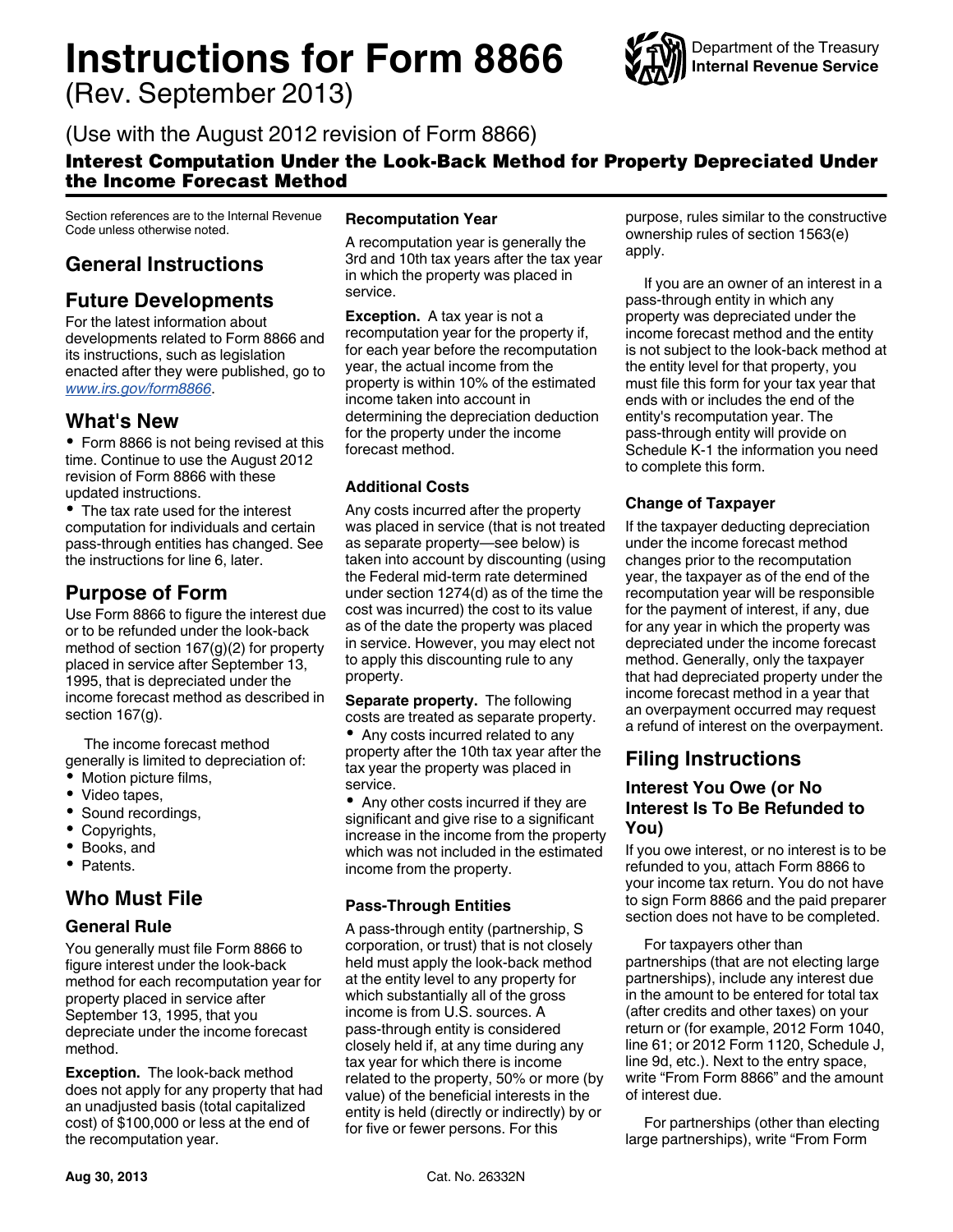8866" and any interest due in the bottom margin of the tax return, and attach a check or money order for the full amount payable to "United States Treasury." Write the partnership's employer identification number (EIN), daytime phone number, and "Form 8866 Interest" on the check or money order.

#### **Interest To Be Refunded to You**

If interest is to be refunded to you, do not attach Form 8866 to your income tax return. Instead, file Form 8866 separately with the IRS at the applicable address listed below.

• Individuals:

Department of Treasury Internal Revenue Service Philadelphia, PA 19255-0001

All others:

Department of Treasury Internal Revenue Service Cincinnati, OH 45999-0001

Complete the Signature section on Form 8866 following the instructions for the Signature section of your income tax return. If you file a joint return, the signature of both spouses is required on Form 8866. A paid preparer must also complete the Signature section. If additional Forms 8866 are needed (to show more than 2 prior tax years), sign only the first Form 8866.

File Form 8866 by the date you are required to file your income tax return (including extensions). Keep a copy of Form 8866 and any attached schedules for your records.

## **Filing a Corrected Form 8866**

You must file a corrected Form 8866 only if the amount shown on line 6 for any prior year changes as a result of an error you made, an income tax examination, or the filing of an amended tax return.

When completing line 1 of the corrected Form 8866, follow the instructions on the form but do not enter the adjusted taxable income from line 3 of the original Form 8866. When completing line 5 of the corrected Form 8866, do not include the interest due, if any, from line 10 of the original Form 8866 that was included in your total tax when Form 8866 was filed with your tax return.

• If both the original and corrected Forms 8866 show interest you owe, file an amended income tax return following the filing instructions, earlier, and the amended return instructions for your tax return.

• If both the original and corrected Forms 8866 show interest to be refunded to you, write "Amended" in the top margin of the corrected Form 8866, and file it separately following the filing instructions, earlier.

• If your original Form 8866 shows interest you owe and the corrected Form 8866 shows interest to be refunded to you, you must:

1. File an amended tax return showing \$0 interest from Form 8866 and

2. File the corrected Form 8866 separately (but do not write "Amended" at the top of the form because this is the first Form 8866 that you will file separately for this recomputation year). Follow the filing instructions, earlier, and the amended return instructions for your tax return.

• If the original Form 8866 shows interest to be refunded to you and the corrected Form 8866 shows interest you owe, you must:

1. File the corrected Form 8866 separately (with "Amended" written at the top) showing \$0 interest to be refunded and

2. File an amended income tax return and attach a copy of the corrected Form 8866. Follow the filing instructions, earlier, and the amended return instructions for your tax return.

## **Attachments**

If you need more space, attach separate sheets to the back of Form 8866. Put your name and identifying number on each sheet.

# **Specific Instructions**

## **Recomputation Year**

Fill in the recomputation year line at the top of the form to show the tax year for which this form is being filed. If you were an owner of an interest in a pass-through entity that has depreciated one or more properties under the income forecast method, enter your tax year that ends with or includes the end of the entity's recomputation year.

## **Name**

Enter the name shown on your Federal income tax return for the recomputation year. If you are an individual filing a joint return, also enter your spouse's name as shown on Form 1040.

## **Address**

Enter your address only if you are filing this form separately. Include the apartment, suite, room, or other unit number after the street address.

## **P.O. Box**

Enter your box number instead of your street address only if your post office does not deliver mail to your home.

#### **Foreign Address**

Enter the information in the following order: city, province or state, and country. Follow the country's practice for entering the postal code. Please do not abbreviate the country name.

## **Identifying Number**

If you are an individual, enter your social security number. Other filers must use their EIN.

#### **Recomputation year column**

Enter the month and year for the recomputation year listed at the top of this form.

# **Columns (a) and (b)**

Enter at the top of each column the ending month and year for:

• Each tax year prior to the recomputation year in which you depreciated property under the income forecast method to which this form applies and

• Any other tax year affected by such years.

**Note.** *If there are more than 2 prior tax years, attach additional Forms 8866 as needed. On the additional Forms 8866, enter your name, identifying number, and tax year. Complete lines 1 through 8 (as applicable), but do not enter totals in column (c). Enter totals only in column (c) of the first Form 8866.*

## **Line 1**

Do not reduce taxable income or increase a loss on line 1 by any carryback of a net operating loss, net section 1256 contracts loss, or capital loss, except to the extent that carryback resulted from or was adjusted by the redetermination of depreciation under the income forecast method for look-back purposes.

# **Line 2**

In each column, show a net increase to taxable income as a positive amount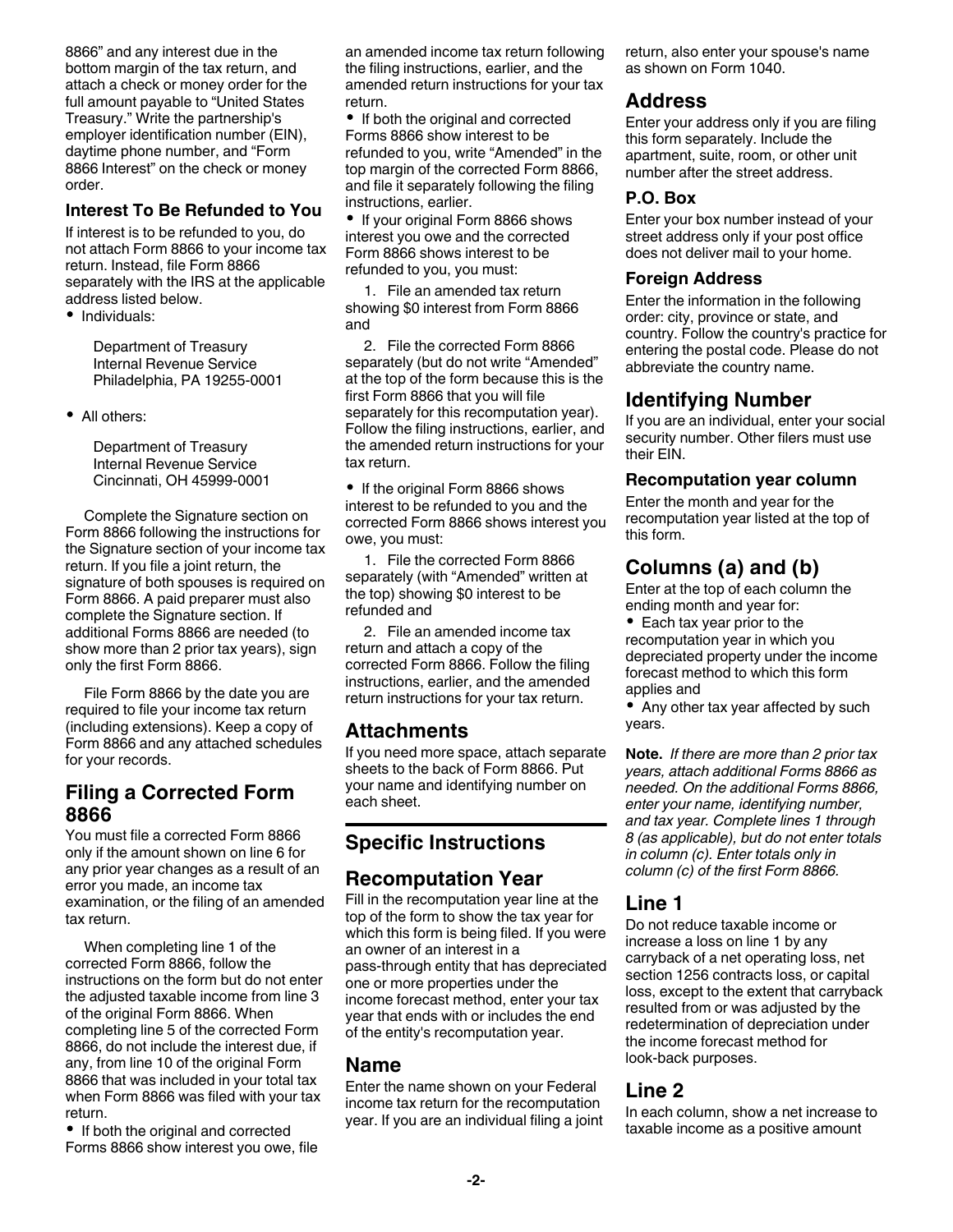and a net decrease as a negative amount.

In figuring the net adjustment to be entered in each column on line 2, be sure to take into account any other income and expense adjustments that may result from the increase (or decrease) to depreciation under the income forecast method (for example, for an individual, a change to adjusted gross income may affect medical expenses).

If there are no adjustments besides the look-back adjustments, the sum of all line 2 amounts should be zero and reflected in column 2(c). If there are additional adjustments that result from the application of the look-back, leave column 2(c) blank and reflect the amounts in the schedule below as described in item 3.

Include the following on an attached schedule.

1. Identify each property depreciated under the income forecast method to which this form applies.

2. For each property, report in columns for each prior year: (a) the amount of depreciation previously deducted based on estimated future income and (b) the amount of depreciation allowable for each prior year based on actual income earned before the end of the recomputation year and estimated future income to be earned after the recomputation year. Total the columns for each prior year and show the net adjustment to depreciation.

3. Identify any other adjustments that result from a change in depreciation under the income forecast method and show the amounts in the columns for the affected years so that the net adjustment shown in each column on the attached schedule agrees with the amounts shown on line 2.

An owner of an interest in a pass-through entity is not required to provide the detail listed in 1 and 2 with respect to prior years. The entity should provide the line 2 amounts with Schedule K-1 or on a separate statement for its recomputation year.

**Note.** *Taxpayers reporting line 2 amounts from more than one Schedule K-1 (or a similar statement) must attach a schedule detailing by entity the net change to depreciation under the income forecast method.*

#### **Line 3**

If line 3 results in a negative amount, it represents a look-back net operating loss (NOL). The adjustment in line 2 either, created, increased, or decreased the net operating loss. The change in the amount of the net operating loss would be carried back or forward to the appropriate tax year and the hypothetical tax would be recomputed in the carryback/forward year. However, the computation period for computing interest on NOLs is different. See the exceptions listed on lines 7 and 8 below.

## **Lines 4 and 5**

Reduce the tax liability to be entered on lines 4 and 5 by allowable credits (other than refundable credits, for example, the credit for taxes withheld on wages, the earned income credit, the additional child tax credit, the credit for Federal tax paid on fuels, etc.), but do not take into account any credit carrybacks to the prior year in computing the amount to enter on lines 4 and 5 (except to the extent of carrybacks that resulted from or were adjusted by the redetermination of depreciation for look-back purposes). Include on lines 4 and 5 any taxes (such as alternative minimum tax) required to be taken into account in the computation of your tax liability (as originally reported or as redetermined).

## **Line 6**

**Pass-through entities.** Multiply the amount on line 2 by the applicable regular tax rate for each prior year shown in column (a) or (b). The applicable regular tax rate is as follows.

**1.** Pass-through entities in which, at all times during the year, more than 50% of the interests in the entity are held by individuals directly or through other pass-through entities. The rates for tax years beginning:

| <b>a.</b> In 2000 or earlier $\ldots$ | 39.6% |
|---------------------------------------|-------|
| <b>b.</b> $\ln 2001$                  | 39.1% |
| <b>c.</b> $\ln 2002$                  | 38.6% |
| d. In 2003 through                    |       |
| 2012                                  | 35.0% |
| e. In 2013 or later<br>ana ana ami    | 39.6% |

**2.** All other pass-through entities not included in 1 above: 35%.

# **Lines 7 and 8**

For the increase or decrease in tax for each prior year, interest due or to be refunded must be computed at the applicable interest rate and

compounded on a daily basis, generally from the due date (not including extensions) of the return for the prior year until the earlier of:

• The due date (not including extensions) of the return for the recomputation year, or

The date the return for the recomputation year is filed and any income tax due for that year has been fully paid.

#### **Exceptions**

• If a net operating loss, capital loss, net section 1256 contracts loss, or credit carryback is being increased or decreased as a result of the adjustment made to net income due to refiguring depreciation under the income forecast method, the interest due or to be refunded must be computed on the increase or decrease in tax attributable to the change to the carryback only from the due date (not including extensions) of the return for the prior year that generated the carryback and not from the due date of the return for the year in which the carryback was absorbed. See section 6611(f).

• In the case of a decrease in tax on line 6, if a refund has been allowed for any part of the income tax liability shown on line 5 for any year as a result of a net operating loss, capital loss, net section 1256 contracts loss, or credit carryback to such year, and the amount of the refund exceeds the amount on line 4, interest is allowed on the amount of such excess only until the due date (not including extensions) of the return for the year in which the carryback arose.

**Note.** *If a different method of interest computation must be used to produce the correct result in your case, use that method and attach an explanation of how the interest was computed*.

#### **Applicable Interest Rates**

The overpayment rate designated under Section 6621 is used to calculate the interest for both hypothetical overpayments and underpayments. The applicable interest rates are published quarterly in revenue rulings in the Internal Revenue Bulletin available at IRS.gov.

However, for depreciation deducted in tax years ending after August 5, 1997, an interest rate is determined for each interest accrual period. The interest accrual period starts on the day after the return due date (not including extensions) for each prior tax year and ends on the return due date for the following tax year. The interest rate in